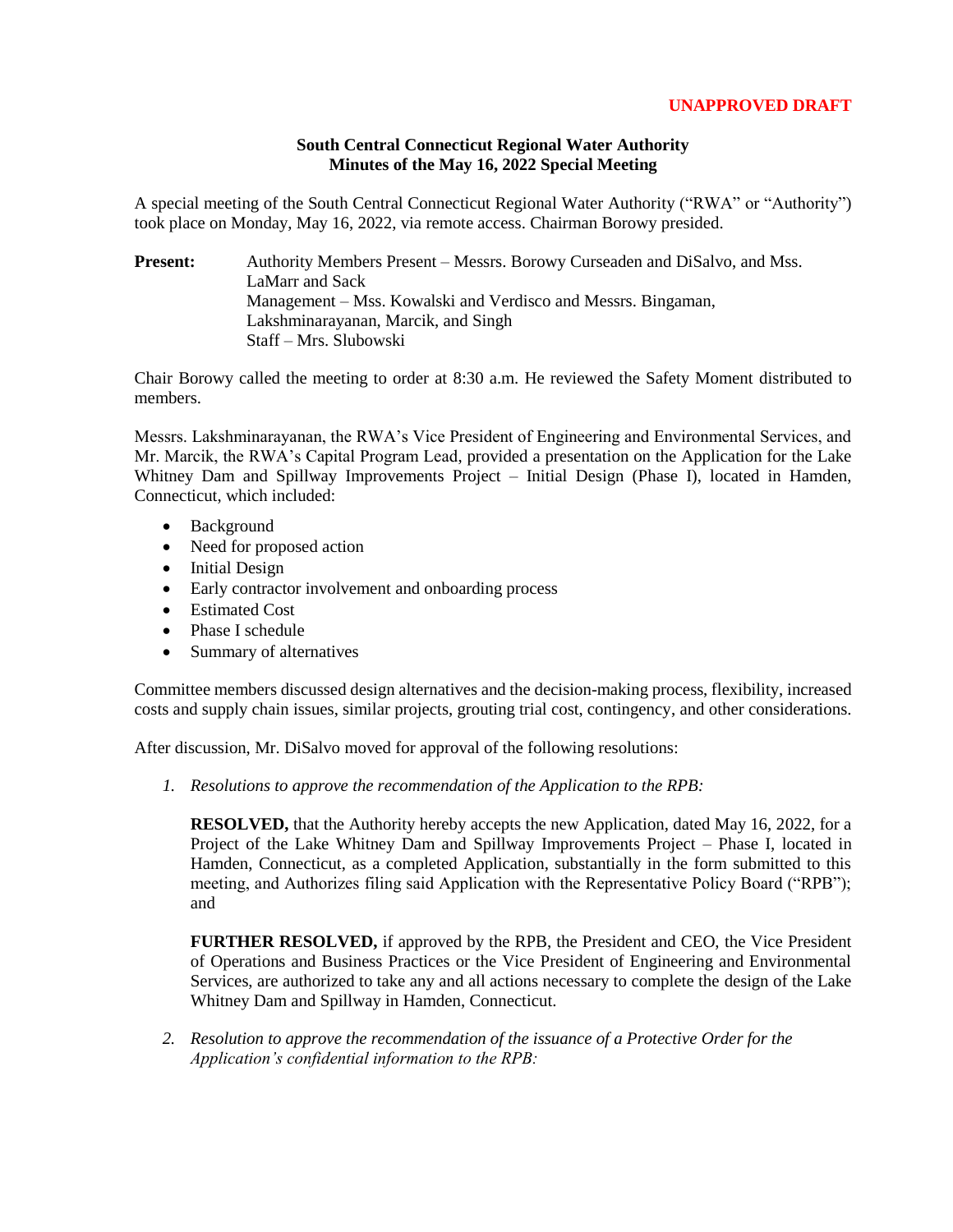**RESOLVED**, that the Authority authorizes its President and Chief Executive Officer, the Vice President of Operations and Business Practices, or the Vice President of Engineering and Environmental Services, to file a motion and related materials with the RPB to request issuance of a protective order to maintain confidential the information to be contained in Appendices C, E, H, and J, "Confidential Information," of the Application.

*3. Resolutions to approve the recommendation of proposed issuance of bonds for the Project Application financing to the RPB:*

**RESOLVED:** That the Authority hereby establishes the general terms and provisions of the Authority's Bonds which may be issued as Project Loan Obligations delivered to the State of Connecticut or as obligations issued pursuant to the federal Water Infrastructure Finance and Innovation Act ("WIFIA") (the "Bonds") which are to be issued under its Water System Revenue Bond Resolution, General Bond Resolution adopted by the Authority and approved by the Representative Policy Board on July 31, 1980, as amended (the "General Bond Resolution").

- 1. The Bonds shall not exceed Six Million Twenty Thousand Dollars (\$6,020,000) in aggregate principal amount.
- 2. The Bonds may be issued as obligations in one or more series pursuant to the General Bond Resolution and a supplemental resolution which may be adopted by the Authority for each series of Bonds, each of which shall specify the amount of the Bonds, the purposes for which the Bonds are to be issued, the date or dates, maturities, sinking fund installments if any, interest rates, series, denominations, form, redemption prices, security provisions and such other details of the Bonds as the Authority shall determine in accordance with the limits established by the General Bond Resolution and hereby.
- 3. The purposes of the Bonds shall be to finance or refinance the cost of the design of the Lake Whitney Dam and Spillway Improvements (the "Project") to provide funds for deposit to the Capital Contingency Fund, Debt Reserve Fund, and Operating Reserve Fund, as necessary pursuant to the General Bond Resolution and as permitted by the Internal Revenue Code of 1986, as amended and to pay costs of issuance.
- 4. The Bonds may be sold by negotiation as serial or term bonds with stated maturities and may be sold in a private or direct placement to a bank, the State of Connecticut or the United States of America.
- 5. The Authority reasonably expects to incur expenditures (the "Expenditures") in connection with the Project of which a general functional description is contained above. The Authority reasonably expects to reimburse itself for the cost of Expenditures with respect to the Project with the proceeds of tax-exempt debt to be issued by the Authority within eighteen (18) months after the date of any Expenditure or the date the Project is placed in service or abandoned, whichever is later. The maximum principal amount of such debt with respect to the Project is not expected to exceed \$6,020,000.
- 6. The form of this resolution entitled "Resolution Approving the Proposed Issuance of Bonds" a copy of which shall be filed with the records of the Authority, shall be submitted